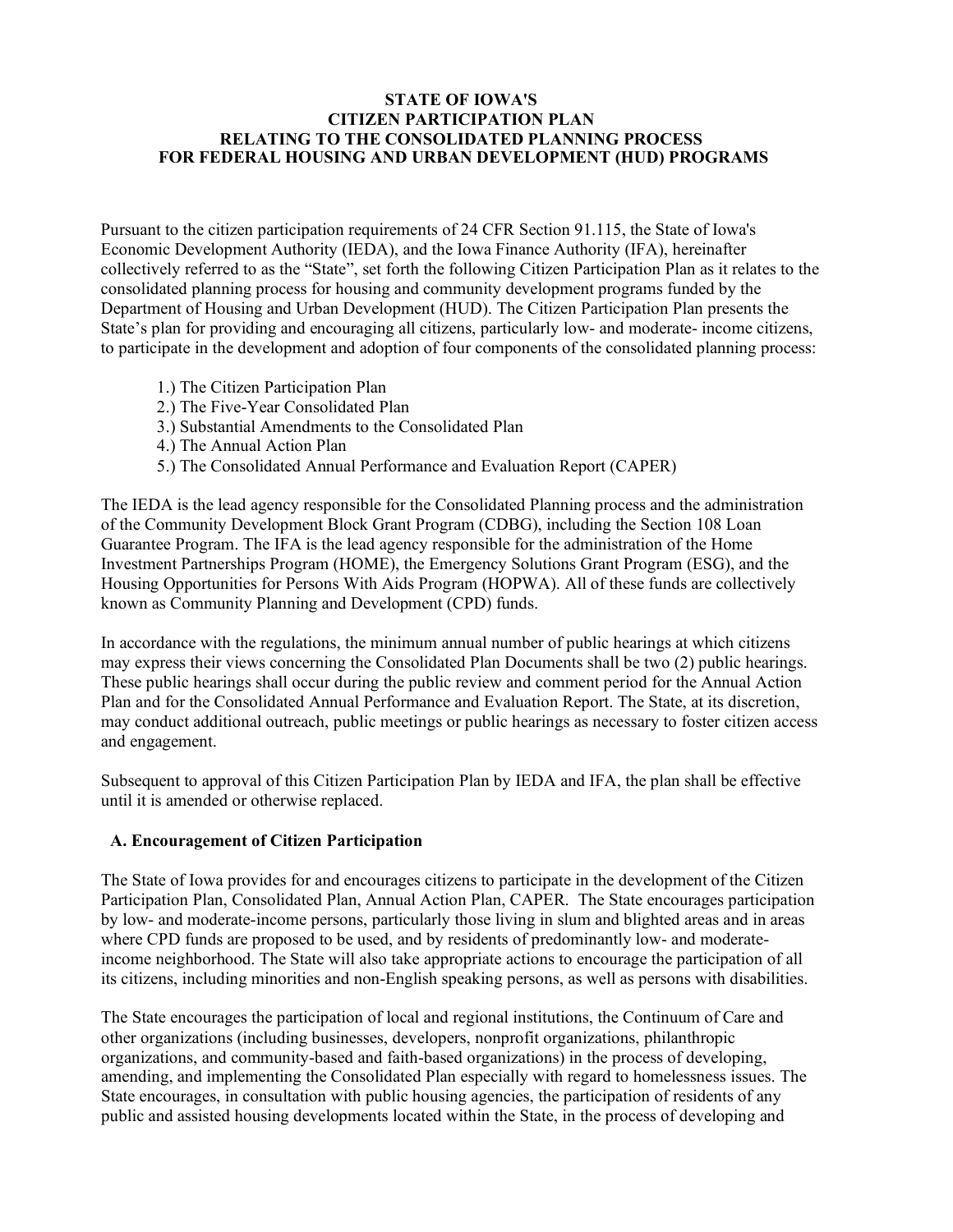implementing the Consolidated Plan, along with other low-income residents of targeted revitalization areas in which the developments are located. The State will provide information to the Iowa Public Housing Authority Directors about Consolidated Plan activities.

The State may also explore alternative public involvement techniques and quantitative ways to measure efforts that encourage citizen participation in a shared vision for change in communities and neighborhoods, and the review of program performance. The Citizen Participation Plan has been and will continue to be amended as the State continues to gain access to technology that improves the avenues of participation. Unless otherwise noted in this document, all communication regarding the Citizen Participation Plan and the Consolidated Plan documents, complaints, access to records, reasonable accommodations for disabled persons, or translation services should be directed to:

> Leslie Leager, Division Coordinator Iowa Economic Development Authority (IEDA) 1963 Bell Ave Des Moines, IA 50315

Phone: (515) 348-6206 Email: [leslie.leager@iowaeda.com](mailto:leslie.leager@iowaeda.com)

# **B. State Citizen Participation Plan**

The following describes the process and procedures related to the development of the Citizen Participation Plan.

# **1. Plan Development**

The State shall follow the following procedure in the drafting and adoption of the Citizen Participation Plan:

# a. Plan Considerations

As a part of the Citizen Participation Plan process, and prior to the adoption of the Consolidated Plan, the State will make available the information required by HUD. This information will be made available to citizens, public agencies, and other interested parties.

# b. Plan Review and Public Comment

The draft Citizen Participation Plan shall be made available for public review for a 30-day period prior to IEDA and IFA consideration and adoption, and may be done concurrently with the public review and comment process for the five year Consolidated Plan. The Citizen Participation Plan shall be provided in a format accessible to persons with disabilities upon request. Such formats may include, but are not limited to providing oral, Braille, electronic or large print versions of the plan to those visually impaired and delivering copies to those who are homebound.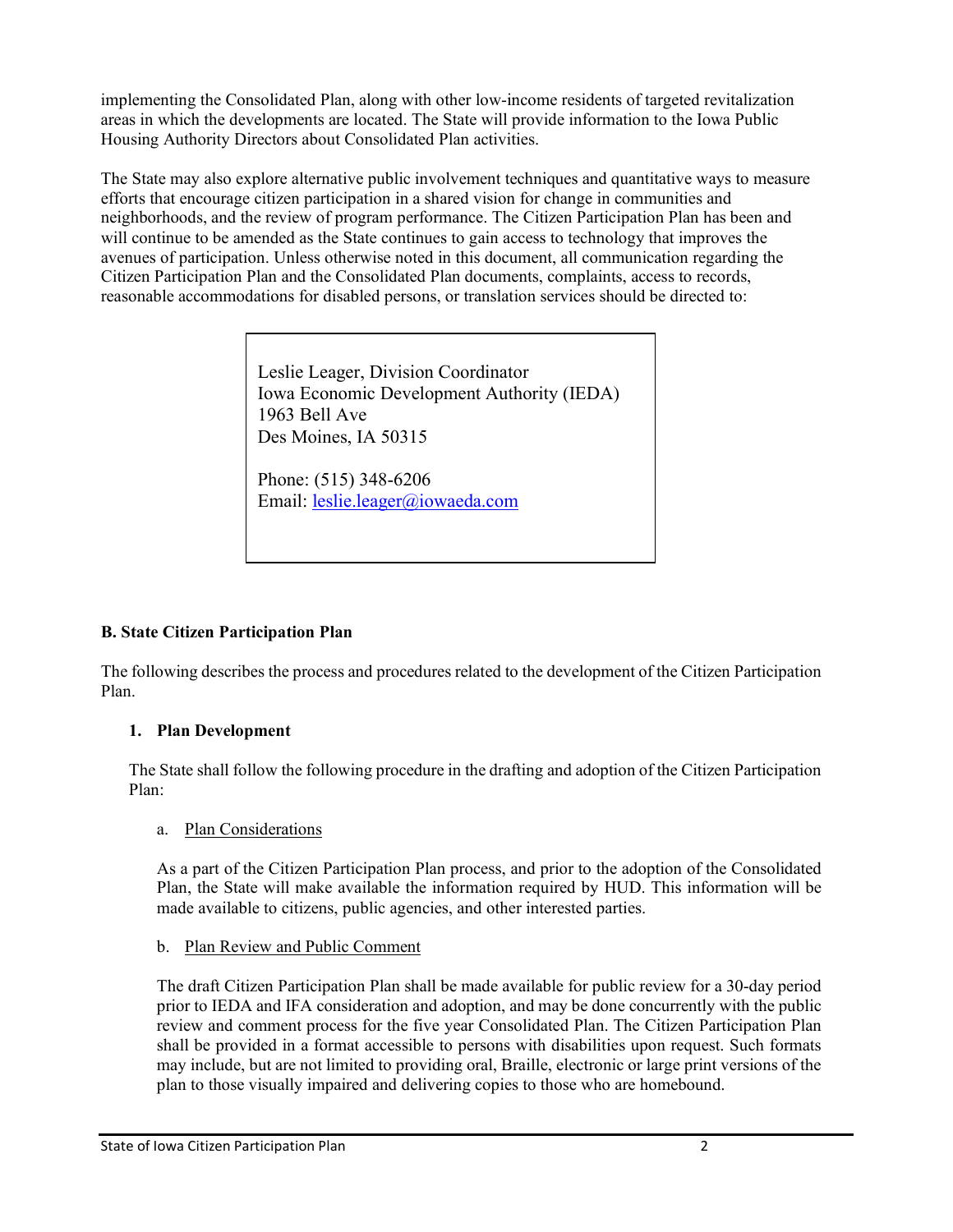The plan will encourage comment and participation by minority and non-English speakers, and, when feasible, translation services will be available upon request by contacting the IEDA contact person stated on page 2 above.

The plan will encourage comment and participation by low- and moderate-income residents, especially those living in low- and moderate-income neighborhoods and in areas where CDBG funds are proposed to be used.

Written comments will be accepted by the IEDA contact person stated on page 2 above, or designee during the public review period. A summary of all written comments and those received during the public hearing as well as the State's responses will be attached to the Citizen Participation Plan prior to submission to HUD.

### c. Public Hearing

The State shall conduct a public hearing to accept public comments on the draft Citizen Participation Plan prior to its approval and submittal to HUD, this may be done concurrently with the public review and comment process for the five-year Consolidated Plan. After public comments are heard and considered by IEDA and IFA, the State may approve or reject the Citizen Participation Plan. Section F describes the process for publishing notice for and conducting public hearings.

### d. Submittal to HUD

The Citizen Participation Plan shall be approved as a stand-alone document and shall be submitted to HUD with a summary of all written comments and those received during the public hearing as well as the State's responses and proof of compliance with the minimum 30-day public review and comment period requirement. A summary of any comments or views not accepted and the reasons therefore shall be supplied to HUD as applicable.

### **2. Amendments**

The State shall follow the following procedure to amend the Citizen Participation Plan, as needed:

#### a. Amendment Considerations

The State shall amend the Citizen Participation Plan, as necessary, to ensure adequate engagement and involvement of the public in making decisions related to the programs and documents governed by 24 CFR Part 91.115. Formal amendment of the Citizen Participation Plan may be required should a provision of the Citizen Participation Plan be found by the State to conflict with HUD regulations.

### b. Plan Review and Public Comment

Amendments to the Citizen Participation Plan shall be made available for public review for a 30 day period prior to IEDA and IFA consideration and adoption. A public hearing shall be conducted by the State so that citizens may express their views prior to IEDA and IFA consideration and adoption. Written comments will be accepted by the IEDA contact person stated on page 2 above or designee during the public review period. A summary of all written comments and those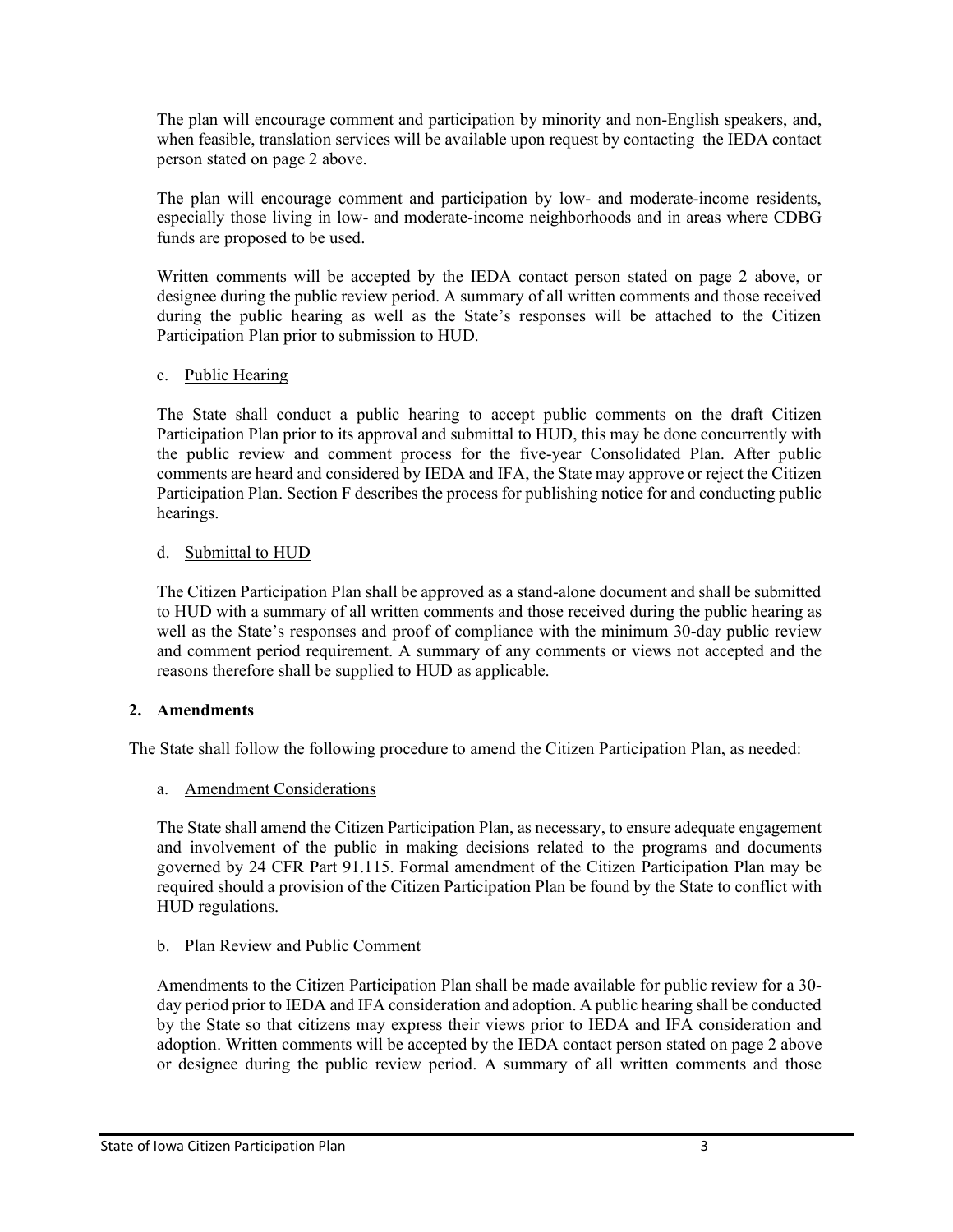received during the public hearing as well as the State's responses will be attached to the amended Citizen Participation Plan prior to submission to HUD.

In response to the CDBG-CV, ESG-CV, and HOPWA-CV allocation, a 5-day comment period will be followed.

Edits to the plan that only include updated contact information or editorial changes for clarity will not be released for public review and comment. Copies will be made available following the process described in Section F. 5. of this document.

## c. Public Hearing

The State shall conduct a public hearing to review and accept public comments on the draft amendment to the Citizen Participation Plan prior to its approval and submittal to HUD. After public comments are heard and considered by the IEDA and IFA, the State may approve or reject the amendment to the Citizen Participation Plan. Section F describes the process for publishing notice for and conducting public hearings.

In response to the CDBG-CV allocation, a virtual public hearing will be conducted.

# d. Submittal to HUD

If requested, a copy of the Amended Citizen Participation Plan, including a summary of all written comments and those received during the public hearing as well as the State's responses and proof of compliance with the public review and comment period requirement shall be submitted to HUD for their records. A summary of any comments or views not accepted and the reasons therefore shall be supplied to HUD as applicable.

# **3. Plan Access and Comments**

The approved Citizen Participation Plan will be kept on file and online by the State at

IEDA: <http://www.iowaeconomicdevelopment.com/Programs/CommunityDevelopment>

# IFA: <http://www.iowafinanceauthority.gov/>

Hard copies can be made available to those requesting the plan by contacting the IEDA contact person stated on page 2 above. Upon request, the approved plan will be made available in a manner accessible to non-English speakers or those with disabilities. The process for submitting comments or complaints on the approved Citizen Participation Plan is set forth in Section G. of this document.

# **4. Citizen Participation for Local Governments**

(Applicable only to the Community Development Block Grant (CDBG) Program)

The Citizen Participation Plan includes citizen participation requirements for local governments receiving CDBG funding that will ensure that citizens are provided with reasonable advance notice of, and opportunity to comment on, proposed CDBG applications to the State. Local governments shall hold a minimum of two public hearings, including one hearing prior to submission of CDBG applications to the State for all programs accept if communities are responding to a public threat to health and safety. For these applications, a public hearing must occur as soon as possible after award of funds. The public hearing must cover the project and must cover community development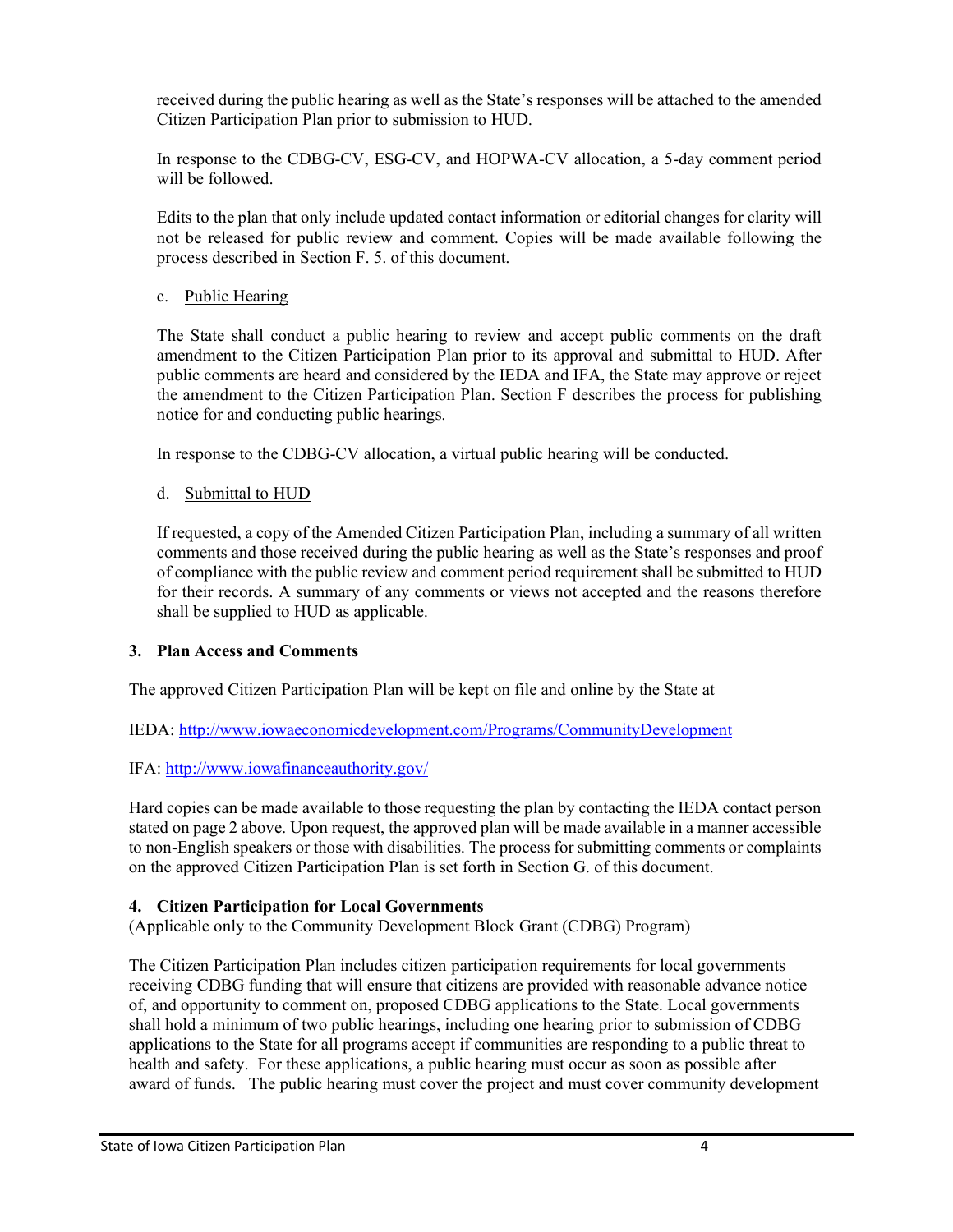and housing needs and proposed community development and/or housing activities. A second hearing is required to review program performance. To comply with the Citizen Participation requirements of 24 CFR 570.486 and Section 507 and 508 of the Housing and Community Development Act of 1987, CDBG applicants are required do the following:

- 1. Conduct at least one public hearing on the activities proposed in the application. The hearing must include a review of the following:
	- a. how the need for the activities was identified;
	- b. how the proposed activities will be funded and the sources of funds;
	- c. date the CDBG application will be submitted;
	- d. requested amount of federal funds;
	- e. estimated portion of federal funds that will benefit low-and moderate-income persons;
	- f. where the proposed activities will be conducted;
	- g. plans to minimize displacement of persons and businesses resulting from funded activities;
	- h. plans to assist persons actually displaced; and
	- i. the nature of the proposed activities.
- 2. Conduct at least one public hearing on the status of funded activities. The hearing must include a review of the following:
	- a. general description of accomplishments to date;
	- b. summary of expenditures to date;
	- c. general description of the remaining work; and
	- d. general description of changes made to the project budget, performance targets, activity schedules, scope, location, objectives or beneficiaries.
- 3. Publish hearing notices in a manner consistent with requirements of the Iowa Code, Section 362.3, and submit a copy of the public notice and minutes with the application.
- 4. Ensure the public's reasonable access to all local meetings, project records and information relating to the proposed and actual use of federal funds.
- 5. Conduct all related public meetings or hearings in public buildings or facilities that are accessible to persons with disabilities.
- 6. Provide citizens with names and addresses of the following:
	- a. the person(s) authorized to receive and respond to citizen proposals, questions and complaints concerning proposed and funded activities; and
	- b. the person(s) available and able to provide technical assistance to groups representative of low-and moderate-income persons in preparing and presenting their proposals for the request and use of federal funds.
- 7. Provide translators during or written translations after public hearings attended by non-English speaking residents upon their request whenever they represent a significant proportion of the persons benefited by proposed or actual activities. A determination of what constitutes "…a significant proportion of the persons benefited by proposed or actual activities" shall be at the sole discretion of the State's point of contact person listed on page 2 of this document.

# **C. Five-Year Consolidated Plan**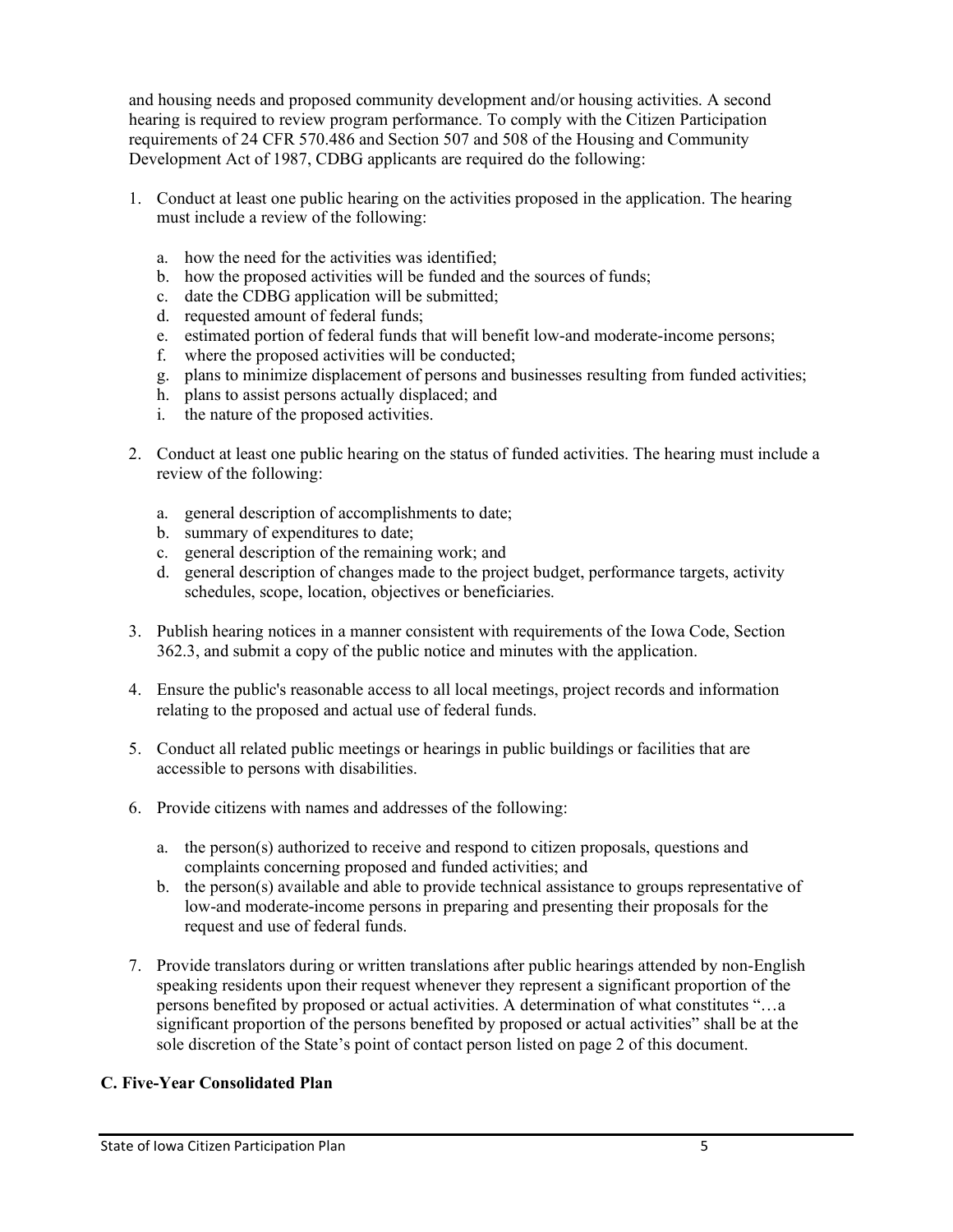The following describes the process and procedures related to the development of the Five-Year Consolidated Plan. To comply with 24 CFR Part 91 Subpart D, the information supplied to the public in the Consolidated Plan in general will include:

- The information required in 24 CFR Sec. 91.300 through Sec. 91.330, submitted in accordance with instructions prescribed by HUD (including tables and narratives), or in such other format as jointly agreed upon by HUD and the state.
- The lead agency or entity responsible for overseeing the development of the plan and the significant aspects of the process by which the Consolidated Plan was developed; the identity of the agencies, groups, organizations, and others who participated in the process; and a description of the State's consultations with social service, health, and child service agencies and other entities.
- A concise executive summary that includes the objectives and outcomes identified in the plan as well as an evaluation of past performance. The plan shall also contain a concise summary of the citizen participation process, public comments, and efforts made to broaden public participation in the development of the Consolidated Plan.

More specifically the full plan will include the following sections:

- Housing and Homeless Needs Assessment
- Housing Market Analysis
- Strategic Plan
- Action Plan
- Certifications
- Monitoring

In the public hearing(s) on the proposed Consolidated Plan the State will provide to citizens, public agencies and other interested parties information that outlines the amount of assistance the State expects to receive and the range of activities that may be undertaken, including the estimated amount that will benefit low- and moderate-income persons, the plans to minimize displacement of persons and to assist any persons displaced.

In years when the allocation announcement will delay submission of the plan by notice from HUD, the state will not complete another 30-day comment period unless the new allocation results in a change in a program allocation of 15% or more.

### **1. Plan Development**

The State encourages the participation of residents and stakeholders in the development of the Consolidated Plan. The State shall follow the following procedure in the drafting and adoption of the Consolidated Plan:

a. Public Participation and Consultation

In the development of the Five-Year Consolidated Plan, the State will consult other public and private agencies including but not limited to those providing:

• Assisted housing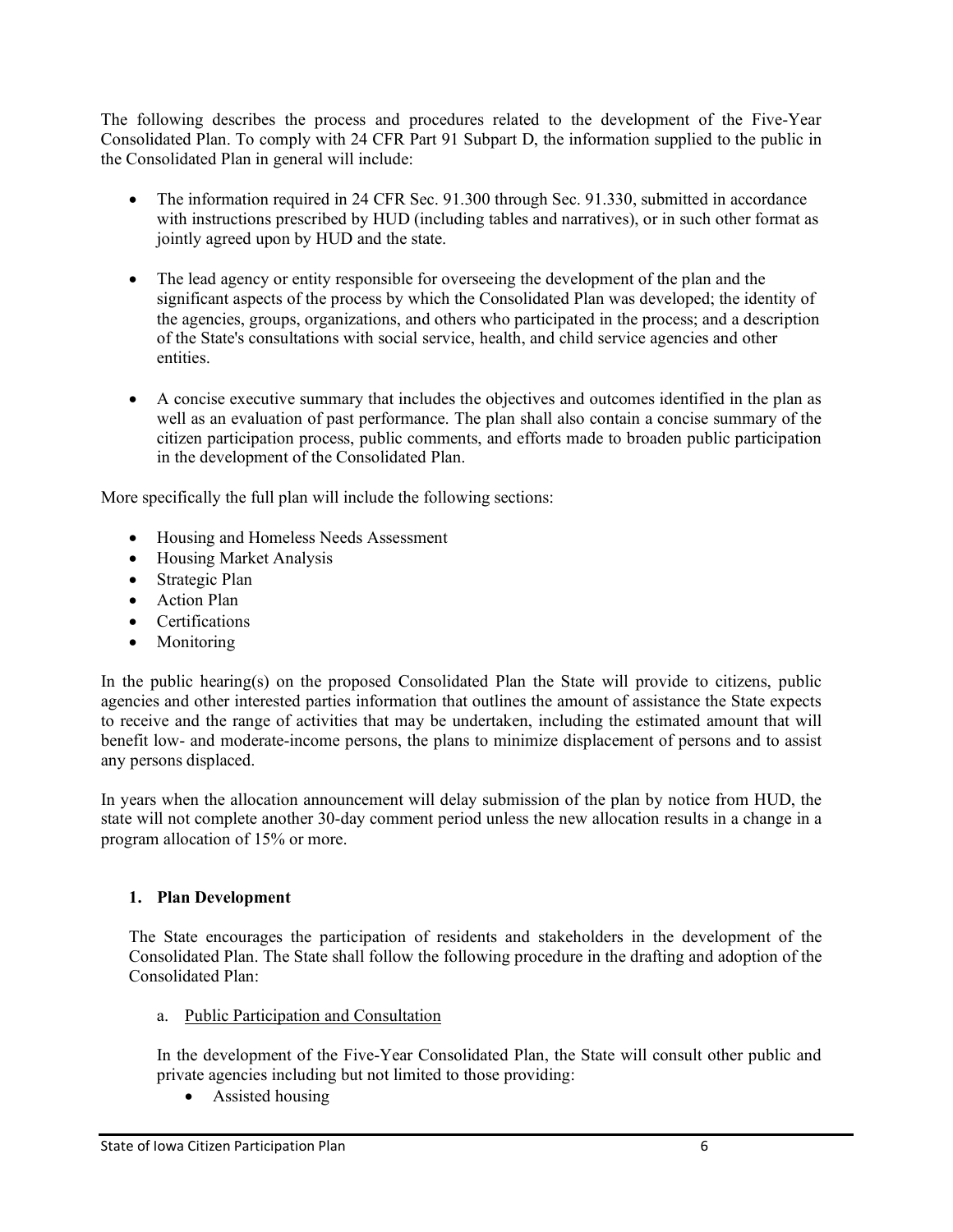- Health services; and
- Social services and fair housing services (including those focusing on services to children, elderly persons, persons with disabilities, persons with HIV/AIDS and their families, homeless persons, economic development, neighborhood development and other housing and community development services).

When preparing the Consolidated Plan and describing the State's homeless strategy and the resources available to address the needs of homeless persons (particularly chronically homeless individuals and families, families with children, veterans and their families, and unaccompanied youth) and persons at risk of homelessness, the State will consult with representatives from local and Balance of State Homeless Continuum of Care; public and private agencies that address housing, health, social service, victim services, employment, or education needs of low-income individuals and families; homeless individuals and families, including homeless veterans; youth; and/or other persons with special needs; publicly funded institutions and systems of care that may discharge persons into homelessness (such as health-care facilities, mental health facilities, foster care and other youth facilities, and corrections programs and institutions); and business and civic leaders.

When preparing the portion of the Consolidated Plan concerning lead-based paint hazards, the State shall consult with state or local health and child welfare agencies and examine existing data related to lead-based paint hazards and poisonings, including health department data on the addresses of housing units in which children have been identified as lead poisoned.

The State will consult with the Continuum of Care in determining how to allocate its ESG grant for eligible activities; in developing the performance standards for, and evaluating the outcomes of, projects and activities assisted by ESG funds; and in developing funding, policies, and procedures for the operation and administration of the Homeless Management and Information System (HMIS).

A variety of mechanisms may be utilized to solicit input from these persons/service providers/agencies. These include telephone or personal interviews, mail surveys, internet-based feedback and surveys, and consultation workshops.

- b. Plan Review and Public Comment
	- i. At least one public hearing on the State's housing and community development needs will be held before the proposed Consolidated Plan is published for comment. Oral and written input will be sought through this public hearing process and written comments received via email and the written comment process will be considered when preparing the proposed Consolidated Plan.
	- ii. The draft Consolidated Plan shall be made available for public review for a 30-day period prior to IEDA and IFA consideration and adoption. The Consolidated Plan shall be provided in a format accessible to persons with disabilities upon request. Such formats may include, but are not limited to providing oral, Braille, electronic or large print versions of the plan to those visually impaired and delivering copies to those who are homebound.
- iii. The plan will encourage comment and participation by minority and non-English speakers, and translation services will be available upon request.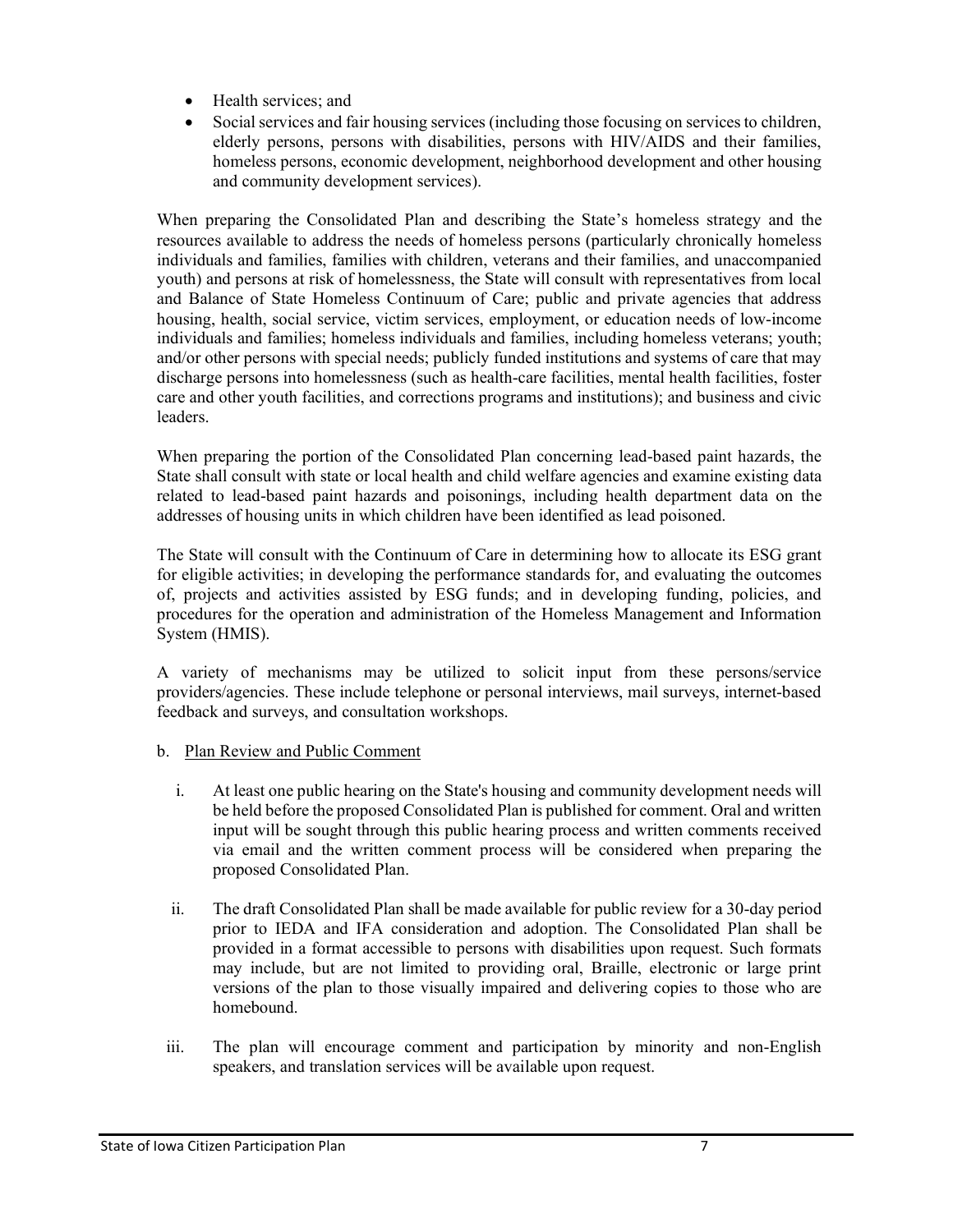- iv. The plan will encourage comment and participation by low- and moderate-income residents, especially those living in low- and moderate-income neighborhoods and in areas where CDBG funds are proposed to be used.
- v. Written comments will be accepted by the IEDA contact person stated on page 2 above, or designee during the public review period. A summary of all written comments and those received during the public hearing as well as the State's responses will be attached to the Consolidated Plan prior to submission to HUD.

#### c. Public Hearing

The State shall conduct a public hearing to accept public comments on the draft Five-Year Consolidated Plan prior to its approval and submittal to HUD. After public comments are heard and considered by IEDA and IFA, the State may approve or reject the Consolidated Plan. Section F describes the process for publishing notice for and conducting public hearings.

#### d. Submittal to HUD

The Consolidated Plan shall be submitted to HUD with a summary of all written comments and those received during the public hearing as well as the State's responses and proof of compliance with the minimum 30-day public review and comment period requirement. A summary of any comments or views not accepted and the reasons therefore shall be supplied to HUD as applicable. The Consolidated Plan will be submitted to HUD 45 days before the program year pursuant to regulations.

#### **2. Consolidated Plan Amendment**

The State shall follow the following procedure to complete substantial and minor amendments to the Consolidated Plan, as needed:

#### a. Amendment Considerations

The State shall amend its approved Consolidated Plan whenever it makes one of the following decisions:

- (1) To make a change in its allocation priorities or a change in the method of distribution of funds within the current allocation year;
- (2) To carry out an activity, using funds from any program covered by the Consolidated Plan (including program income), not previously described in the Annual Action Plan; or
- (3) To change the purpose, scope, location, or beneficiaries of an activity.

### **SUBSTANTIAL AMENDMENTS**

The State will provide citizens and units of local governments with reasonable notice and an opportunity to comment on substantial amendments to the adopted Consolidated Plan, and Annual Action Plan prior to IEDA and IFA consideration and adoption. The following criteria will determine what changes to planned or actual activities constitute a substantial amendment to the Consolidated Plan: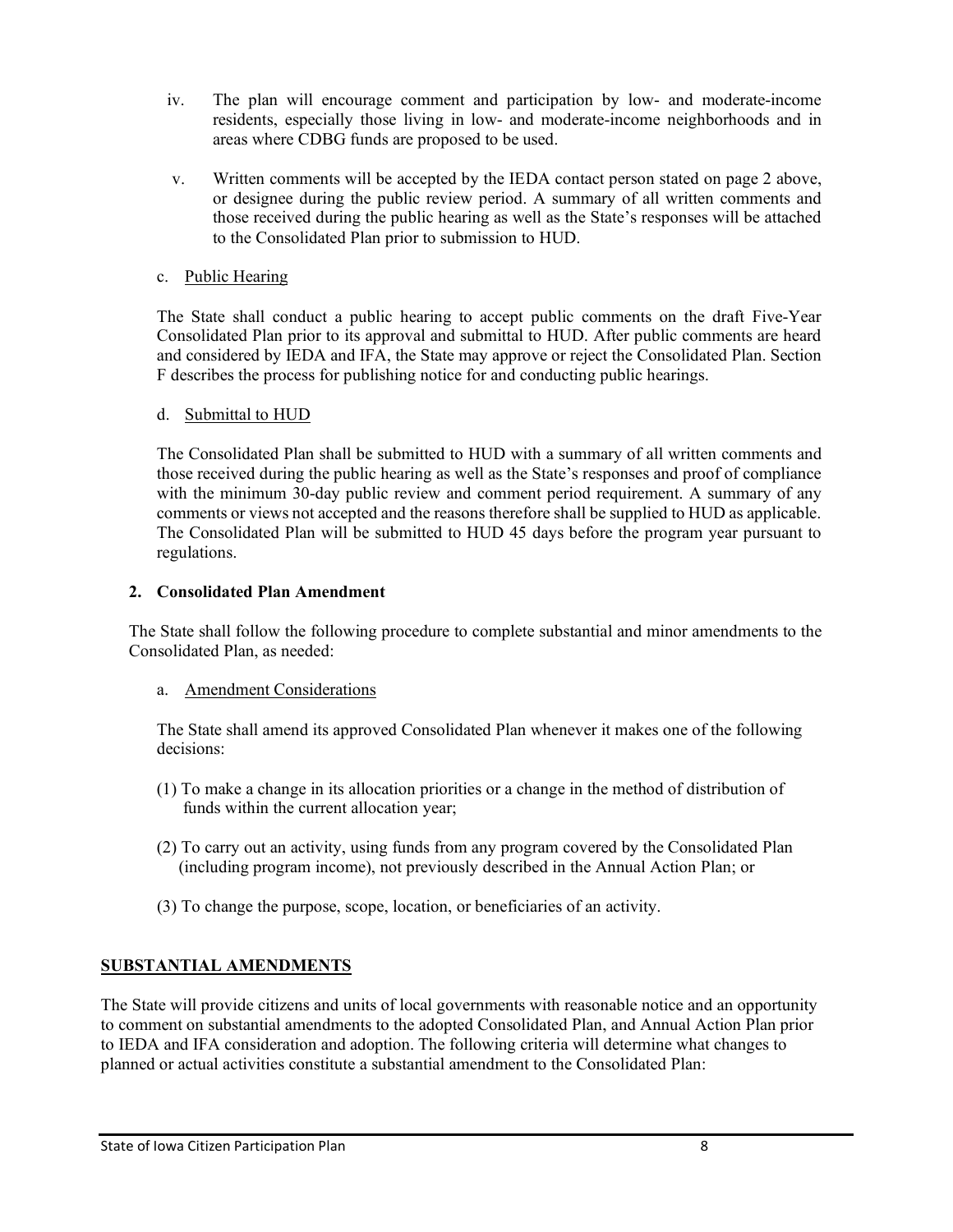1.) If the IEDA proposes to change its adopted method of distribution for CDBG funds by adding or eliminating an eligible activity, or to change the funding allocation for an individual activity within the method of distribution approved in the current applicable Annual Action Plan in an amount greater than 20%; or

2.) If IFA proposes to change its adopted investment strategy for HOME, ESG or HOPWA funds by adding or eliminating an eligible activity, or to change the funding allocation for an individual activity within the method of distribution approved in the applicable Annual Action Plan in an amount greater than 15%; or

4.) The addition of CDBG-CV funds. After the first substantial amendment, if a reallocation of over 40% of funds or \$5,846,993 is moved to activities that are not public service then a second substantial amendment will be completed.

All other changes to the method of distribution including but not limited to allocation of funds in previous years or investment strategies that do not meet the criteria defined above will be reviewed and approved by staff at IEDA and/or IFA, and will not be subject to public comments. These changes will be fully documented.

The State may submit a copy of each amendment to HUD as it occurs, or at the end of the program year. Letters transmitting copies of amendments must be signed by the official representative of the jurisdiction authorized to take such action.

#### a. Plan Review and Public Comment

In order to formally amend the Consolidated Plan or the Annual Action Plan, the following procedure will be followed:

- i. Citizens and local governments will be given a reasonable opportunity to comment on the proposed substantial amendment to the Consolidated Plan or Annual Action Plan. For amendments to the annual allocation of ESG, HOPWA, HOME, and HTF at least 30 days in advance of the substantial amendment. In response to the CDBG-CV, ESG-CV, and HOPWA-CV allocation and HOME program modifications, the amendment will be at least 5 days in advance of submitting the substantial amendment to HUD.
- ii. The State will consider any comments or views of citizens and local governments received in writing in preparing the Substantial Amendment to the Consolidated Plan or Annual Action Plan. A summary of any comments or views, not accepted and the reasons for not accepting the comments/views shall be attached to the Substantial Amendment.
- iii. The draft Substantial Amendment to the Consolidated Plan or Annual Action Plan shall be made available for public review. For amendments to the annual allocation of ESG, HOPWA, HOME, and HTF at least 30 days in advance of the substantial amendment. In response to the CDBG-CV, ESG-CV, and HOPWA-CV allocation and HOME program modifications, the amendment will be at least 5 days in advance of submitting the substantial amendment to HUD. The State will publish a newspaper and web site summary describing the Substantial Amendment contents and purpose, and listing how the public can request a copy of the entire Substantial Amendment.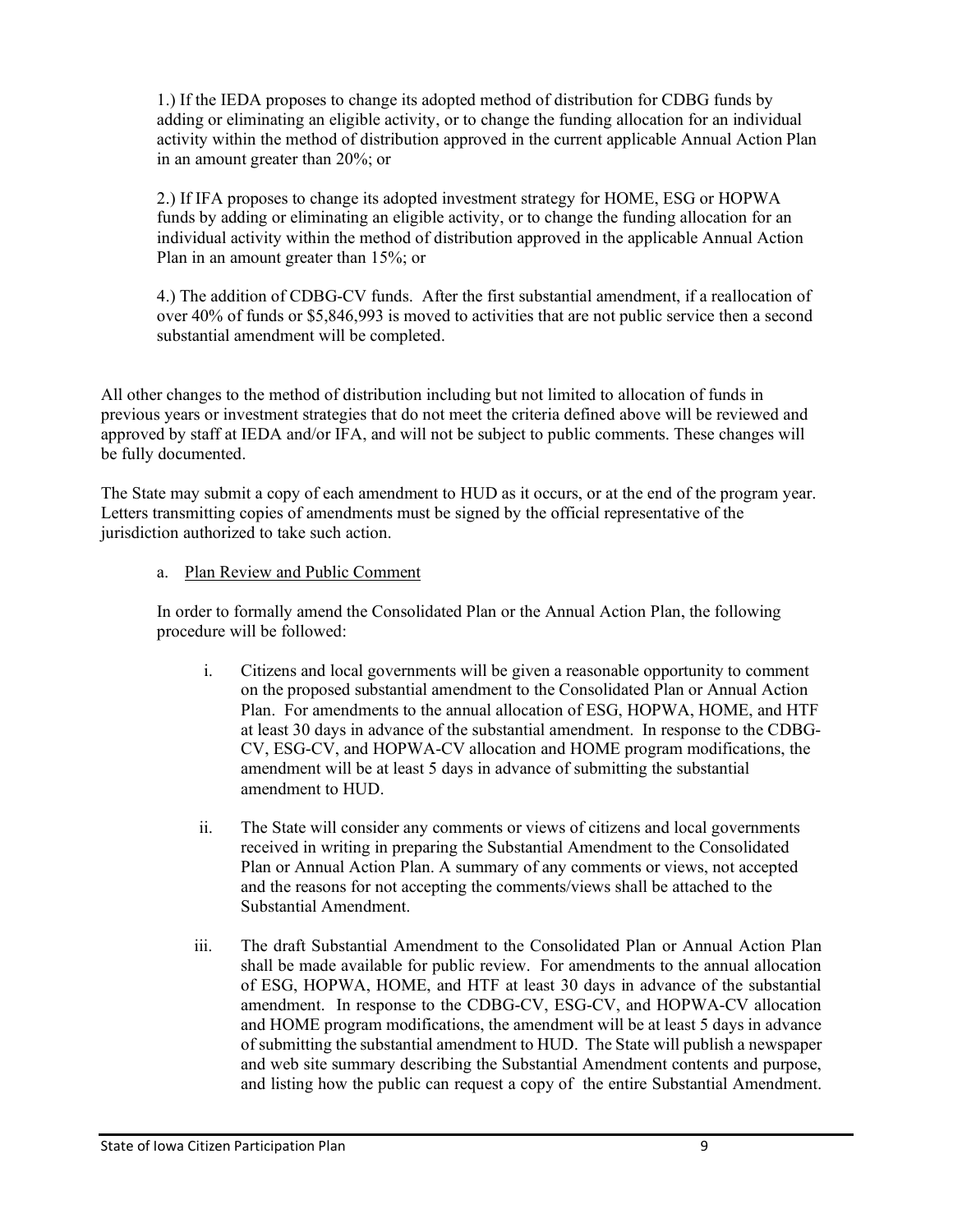The Substantial Amendment shall be provided in a format accessible to persons with disabilities upon request. Such formats may include, but are not limited to providing oral, Braille, electronic or large print versions of the plan to those visually impaired and delivering copies to those who are homebound.

- iv. The plan will encourage comment and participation by minority and non-English speakers, and translation services will be available upon request.
- v. The plan will encourage comment and participation by low- and moderate-income residents, especially those living in low- and moderate-income neighborhoods and in areas where CDBG funds are proposed to be used.
- vi. Written comments will be accepted by the IEDA contact person stated on page 2 above, or designee during the public review period. A summary of all written comments as well as the State's responses will be attached to the Substantial Amendment.

#### b. Submittal to HUD

If requested, a copy of the Amended Consolidated Plan, including a summary of all written comments and those received during the public hearing as well as the State's responses and proof of compliance with the public review and comment period requirement shall be submitted to HUD for their records. A summary of any comments or views not accepted and the reasons therefore shall be supplied to HUD as applicable.

### **3. Plan Access and Comments**

The approved Consolidated Plan will be kept on file and online by the State at

IEDA:<http://www.iowaeconomicdevelopment.com/Programs/CommunityDevelopment>

IFA:<http://www.iowafinanceauthority.gov/>

Hard copies can be made available to those requesting the plan by contacting the IEDA contact person stated on page 2 above. Upon request, the approved plan will be made available in a manner accessible to non-English speakers or those with disabilities. The process to access documents is further described in Section F. 5. of this document. The process for submitting comments or complaints on the approved Consolidated Plan is set forth in Section G. of this document.

### **D. Annual Action Plan**

The Annual Action Plan is a component of the Five-Year Consolidated Plan, and it describes the State's proposed use of available federal and other resources to address the priority needs and specific objectives in the Consolidated Plan for each program year; the State's method for distributing funds to local governments and non-profit organizations; and the geographic areas of the State to which it will direct assistance. The following describes the process and procedures related to the development of the Annual Action Plan in compliance with 24 CFR Section 91.320.

### **1. Plan Development**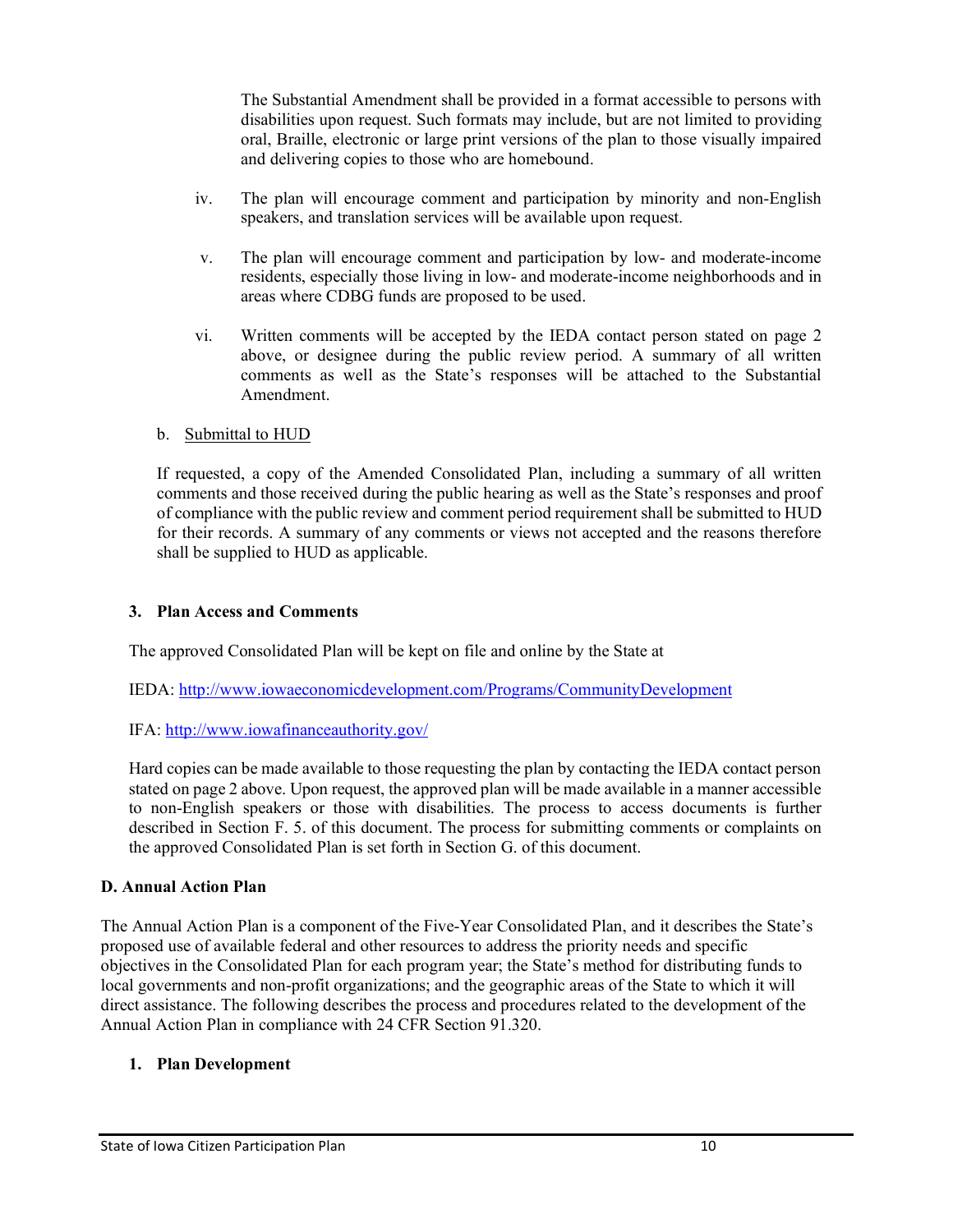The State encourages the participation of residents and stakeholders in the development of the Annual Action Plan. The State shall follow the following procedure in the drafting and adoption of the Annual Action Plan:

### a. Public Participation and Consultation

In the development of the Annual Action Plan, the State will consult other public and private agencies including but not limited to those providing:

- Assisted housing
- Health services: and
- Social services and fair housing services (including those focusing on services to children, elderly persons, persons with disabilities, persons with HIV/AIDS and their families, homeless persons, economic development, neighborhood development and other housing and community development services).

A variety of mechanisms may be utilized to solicit input from these persons/service providers/agencies. These include telephone or personal interviews, mail surveys, internet-based feedback and surveys, and consultation workshops.

## b. Plan Review and Public Comment

- i. At least one public hearing on the State's proposed Annual Action Plan will be held. Oral and written input will be sought through this public hearing process and written comments received via email and the written comment process will be considered when preparing the proposed Annual Action Plan.
- ii. The State will consider any comments or views of citizens and local governments received in writing, or orally at public hearings in preparing the Annual Action Plan. A summary of any comments or views, not accepted and the reasons for not accepting the comments/views shall be attached to the Annual Action Plan.
- iii. The draft Annual Action Plan shall be made available for public review for a 30-day period prior to IEDA and IFA consideration and adoption, The Annual Action Plan shall be provided in a format accessible to persons with disabilities upon request. Such formats may include, but are not limited to providing oral, Braille, electronic or large print versions of the plan to those visually impaired and delivering copies to those who are homebound.
- iv. The plan will encourage comment and participation by minority and non-English speakers, and translation services will be available upon request.
- v. The plan will encourage comment and participation by low- and moderate-income residents, especially those living in low- and moderate-income neighborhoods and in areas where CDBG funds are proposed to be used.
- vi. Written comments will be accepted by the IEDA contact person stated on page 2 above, or designee during the public review period. A summary of all written comments and those received during the public hearing as well as the State's responses will be attached to the Annual Action Plan.
- c. Public Hearing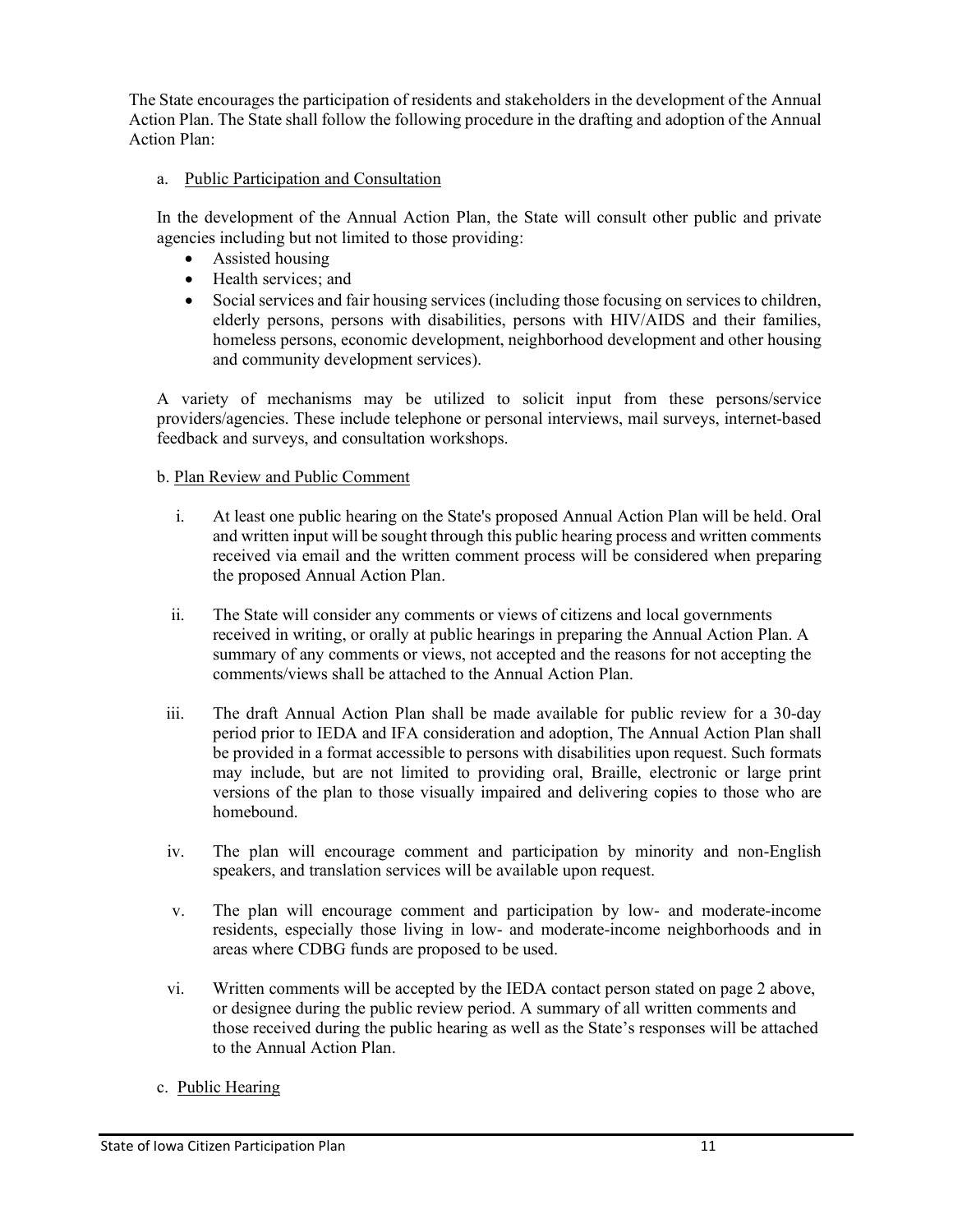The State shall conduct a public hearing to accept public comments on the draft Annual Action Plan prior to its review and approval by IEDA and IFA, and submittal to HUD. This may be done concurrently with the public review and comment process for the five year Consolidated Plan during any year that a new five year Consolidated Plan is being proposed. After public comments are heard and considered by IEDA and IFA, the State may approve or reject the Annual Action Plan. Section F describes the process for publishing notice for and conducting public hearings.

In years when the allocation announcement will delay submission of the plan by notice from HUD, the state will not complete another 30-day comment period unless the new allocation results in a change in a program allocation of 15% or more.

#### d. Submittal to HUD

The Annual Action Plan shall be submitted to HUD with a summary of all written comments and those received during the public hearing as well as the State's responses and proof of compliance with the minimum 30-day public review and comment period requirement. A summary of any comments or views not accepted and the reasons therefore shall be supplied to HUD as applicable. The Annual Action Plan will be submitted to HUD 45 days before the program year pursuant to regulations.

#### **2. Annual Action Plan Amendment**

The State shall follow the procedure described in Section C.2. SUBSTANTIAL AMENDMENTS to complete substantial and minor amendments to the Annual Action Plan, as needed:

A copy of the Amended Annual Action Plan, including a summary of all written comments as well as the State's responses shall be submitted to HUD for their records. A summary of any comments or views not accepted and the reasons therefore shall be supplied to HUD as applicable.

### **3. Plan Access and Comments**

The approved Annual Action Plan will be kept on file and online by the State at

IEDA:<http://www.iowaeconomicdevelopment.com/Programs/CommunityDevelopment>

IFA:<http://www.iowafinanceauthority.gov/>

Hard copies can be made available to those requesting the plan by contacting the IEDA contact person stated on page 2 above. Upon request, the approved plan will be made available in a manner accessible to non-English speakers or those with disabilities. The process to access documents is further described in Section F. 5. of this document. The process for submitting comments or complaints on the approved Annual Action Plan is set forth in Section G. of this document.

### **E. Consolidated Annual Performance and Evaluation Report (CAPER)**

The following describes the process and procedures related to the development of the Consolidated Annual Performance and Evaluation Report (CAPER):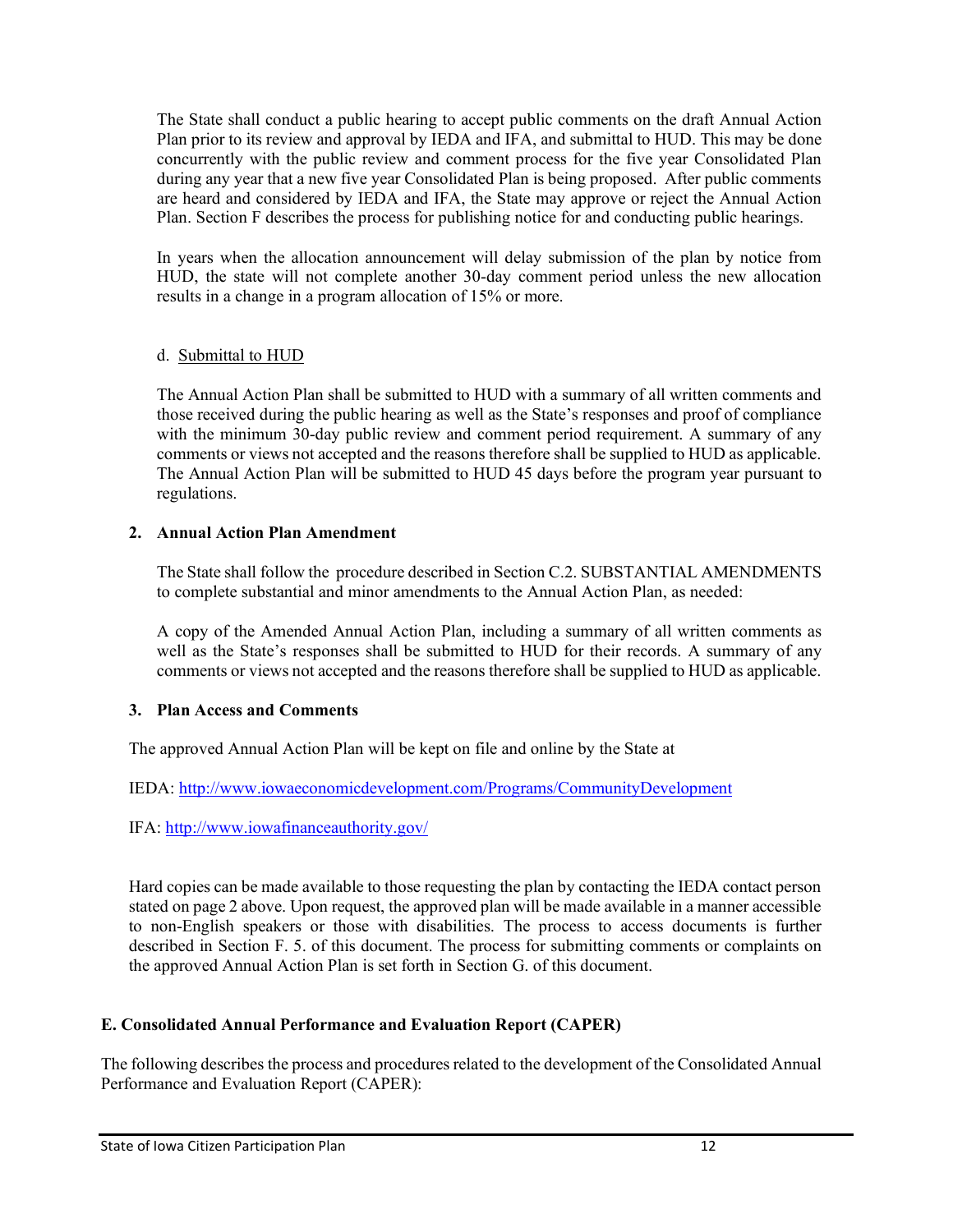## **1. Plan Development**

The State shall follow the following procedure in the drafting and adoption of the Consolidated Annual Performance and Evaluation Report (CAPER):

## a. Report Considerations

IEDA and IFA staff will evaluate and report the accomplishments of the previous program year for CDBG and HOME, ESG, and HOPWA and will summarize expenditures that took place during the previous program year.

### b. Report Review and Public Comment

The State encourages citizen participation in the development of the CAPER. The draft CAPER shall be made available for public review for a 15-day period prior to IEDA and IFA consideration and adoption at a scheduled public hearing. Written comments will be accepted during a public review period by the IEDA contact person stated on page 2 above or designee. A summary of the comments and the State's responses to the comments will be attached to the draft CAPER. Copies will be made available following the process described in Section F. 5. of this document.

## c. Public Hearing

The State shall conduct a public hearing to accept public comments on the draft CAPER. After public comments are heard and considered by the State, the State shall approve or reject the CAPER. Section F describes the process for publishing notice for and conducting public hearings.

# d. Submittal to HUD

Upon adoption of the CAPER pursuant to HUD regulations, the State shall submit the CAPER to HUD. Documents related to the public participation process, including copies of public notices and a summary of all public comments received, shall be attached to the CAPER. The CAPER shall be submitted to HUD within 90 days following the end of the program year pursuant to regulations.

# **2. Report Access and Comments**

The approved CAPER will be kept on file and online by the State at

IEDA:<http://www.iowaeconomicdevelopment.com/Programs/CommunityDevelopment>

# IFA:<http://www.iowafinanceauthority.gov/>

Hard copies can be made available to those requesting the CAPER by contacting the IEDA contact person stated on page 2 above. Upon request, the approved CAPER will be made available in a manner accessible to non-English speakers or those with disabilities. The process to access documents is further described in Section F. 5. of this document. The process for submitting comments or complaints on the approved CAPER is set forth in Section G. of this document.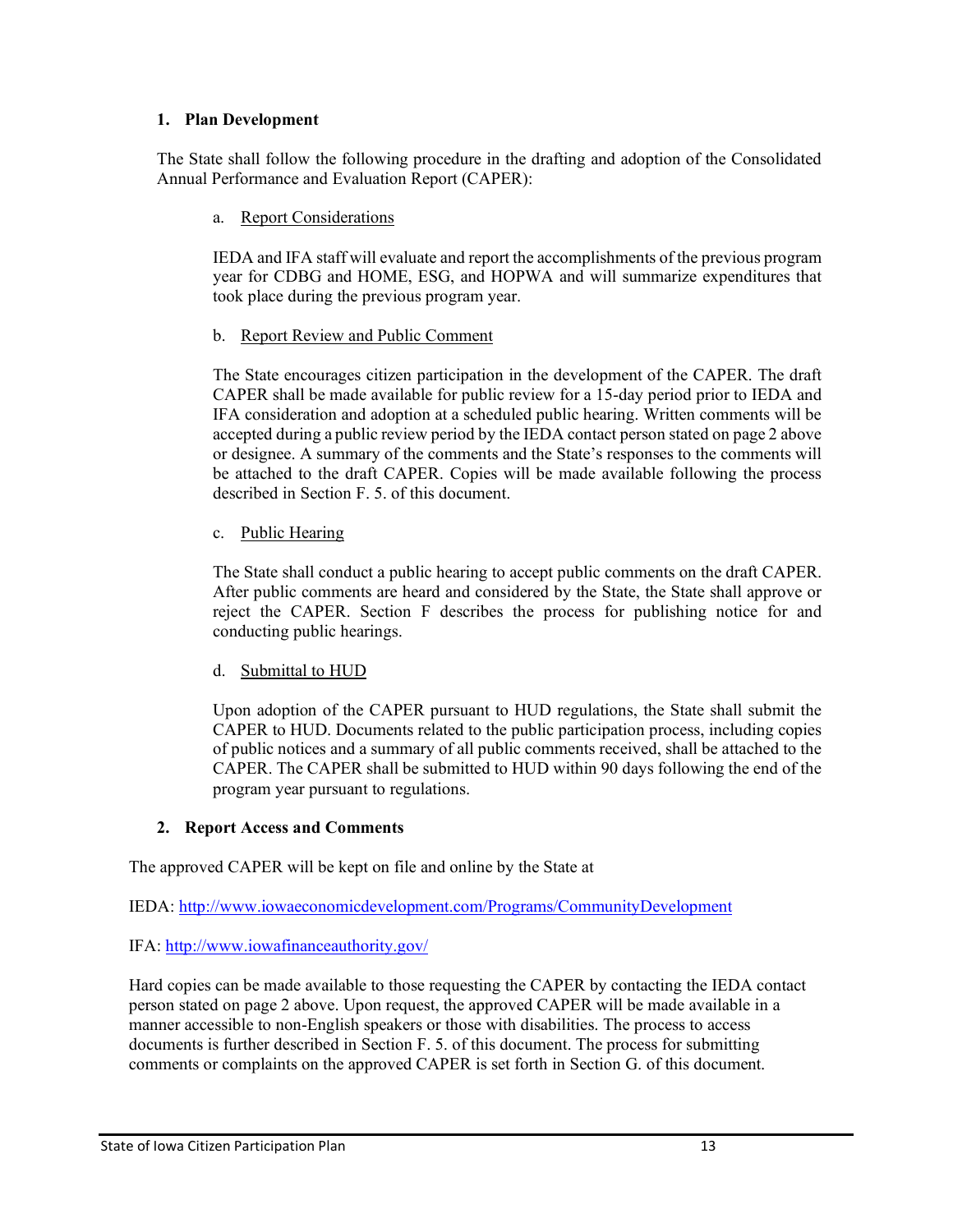## **F. Public Hearings, Notification and Access**

The following describes the process and procedures related to public notification and hearings, and applies to the development and substantial amendment of the Five-Year Consolidated Plan, Citizen Participation Plan, Annual Action Plan, and Consolidated Annual Performance and Evaluation Report (CAPER).

## **3. Public Meetings and Hearings**

### a. Public Hearing Process

The State will conduct at least one public hearing per year to obtain citizens' views and comments on the Consolidated Plan and its related documents during the public review and comment period. These meetings will be conducted at different times of the program year and together will cover the following topics:

- Housing and Community Development Needs
- Development of the Method of Distribution of Funds
- Review of Program Performance

During a program year when the State develops a Consolidated Plan, at least one additional public hearing will be conducted prior to the Plan being published for comment.

### b. Public Hearing Notification

Staff will ensure adequate advance notice of all public meetings and hearings. Notices for the annual action plan and consolidated plan will be printed/posted at least 14 days prior to the meeting date. CAPER notices will be printed/posted at least 5 days before the meeting date. For the CDBG-CV, ESG-CV, and HOPWA-CV allocation and the HOME program modifications, notices will be printed/posted at least 2 days before the meeting date. Adequate noticing will include, but not be limited to:

- i. Following preparation of the proposed consolidated planning documents, a summary of each document will be published in one newspapers of general circulation and on the IFA and IEDA website at least 14 days prior to the public hearing. This summary will describe the contents and purpose of the consolidated plan, and will include a list of locations where copies of the entire proposed consolidated plan may be examined or requested.
- ii. Before the State adopts a consolidated plan, the State will make available to citizens, public agencies, and other interested parties information that describes the contents and purpose of the consolidated plan, and includes the amount of assistance the State expects to receive and the range of activities that may be undertaken, including the estimated amount that will benefit persons of low- and moderate income, and the plans to minimize displacement of persons and to assist any persons displaced. This information, and copies of the entire documents will be available on the IEDA and IFA websites, and at the IEDA and IFA offices by contacting the IEDA contact person stated on page 2 above.
- iii. Before the state adopts the substantial amendment for the CDBG-CV, ESG-CV, and HOPWA-CV allocation and HOME funding changes, a summary of the amendment will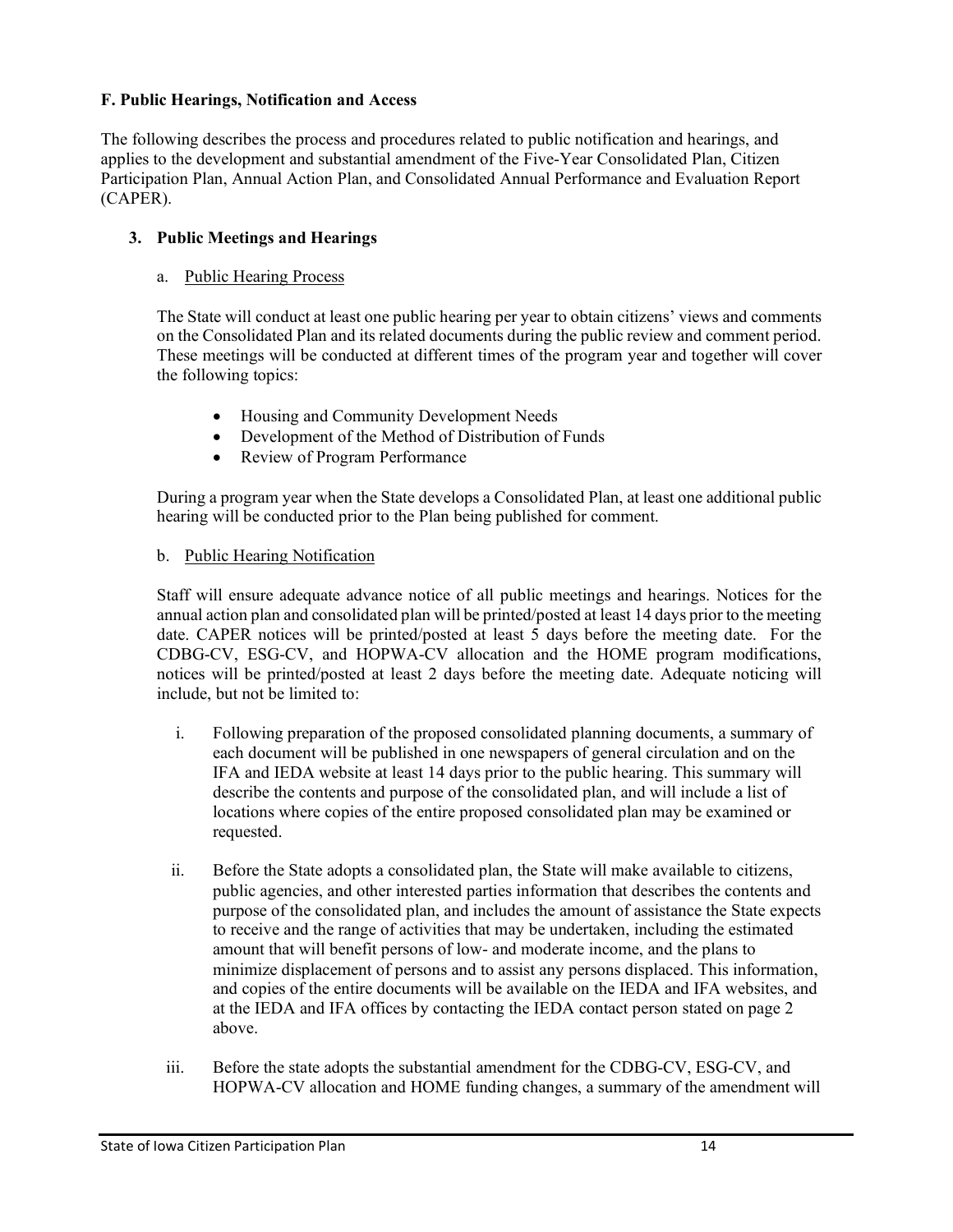be published in one newspapers of general circulation and on the IFA and IEDA website at least 2 days prior to the public hearing. This summary will describe the contents and purpose of the amendment, and will include the contact information found on page 2 so that copies of the plan may be request.

- iv. For the CDBG-CV allocation, the public hearing will be virtual. The public will be given instructions on how to participate including but not limited to a person to contact for a call in phone number for the virtual meeting.
- v. The public hearings will encourage comment and participation by minority and non-English speakers. Publication of the plan will be advertised in necessary non-English languages and translation services will be available upon request.
- vi. The State will make every effort to hold the hearing(s) and meeting(s) at a time and place which is convenient to the actual and potential beneficiaries of the program by holding the meeting(s) in the evening in location(s) accessible to these potential participants.
- vii. For citizens that are not able to attend the public hearing, all notices will contain information on how to submit comments by other means.
- viii. The consolidated planning documents shall be provided in a format accessible to persons with disabilities upon request. Such formats may include, but are not limited to providing oral, Braille, electronic or large print versions of the plan to those visually impaired and delivering copies to those who are homebound. The State will provide translators during, or written translations after public hearings attended by non-English speaking residents upon their request whenever they represent a significant proportion of the persons benefited by proposed or actual activities. Requests for these services should be made with the IEDA contact person stated on page 2 of this document. A determination of what constitutes "…a significant proportion of the persons benefited by proposed or actual activities" shall be at the sole discretion of the State's point of contact person listed on page 2 of this document.

Staff will ensure adequate advance notice of all public review/comment periods. Notices will be printed / posted prior to the commencement of the public review period alerting residents of the documents for review. The public comment period for each Consolidated Plan document is listed below:

| <b>Document</b>                   | <b>Minimum Length of Public</b><br><b>Comment Period</b> |
|-----------------------------------|----------------------------------------------------------|
| Consolidated Plan                 | 30 days                                                  |
| <b>Annual Action Plan</b>         | 30 days                                                  |
| <b>CAPER</b>                      | 15 days                                                  |
| <b>Citizen Participation Plan</b> | 30 days                                                  |

The State will place an adequate supply of draft copies of each consolidated planning document subject to public review at each public hearing location, and at the following locations:

IEDA:<http://www.iowaeconomicdevelopment.com/Programs/CommunityDevelopment>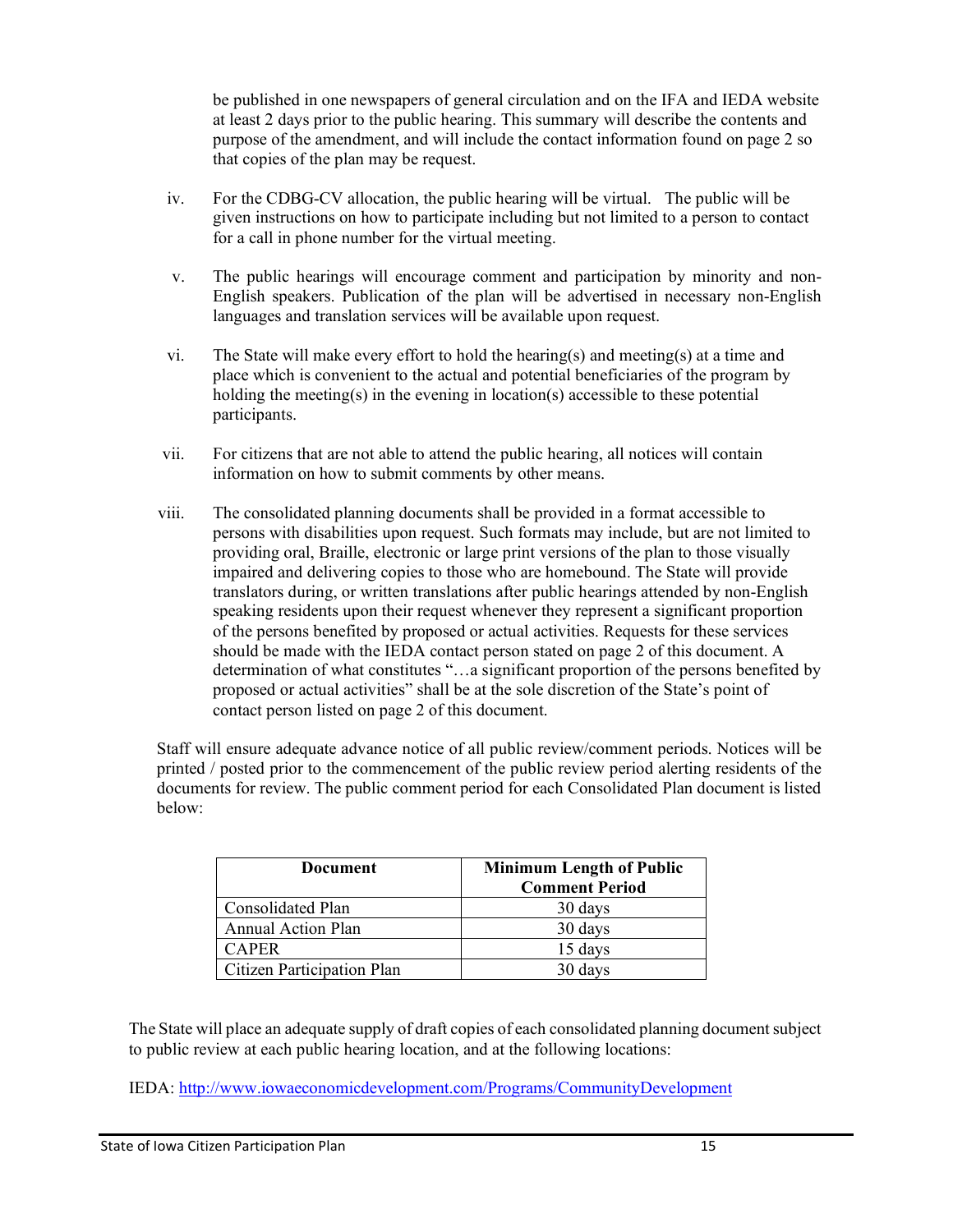#### IFA:<http://www.iowafinanceauthority.gov/>

Hard copies can be made available to those requesting the plan by contacting the IEDA contact person stated on page 2 above. Upon request, the approved plan will be made available in a manner accessible to non-English speakers or those with disabilities. The process for submitting comments or complaints on the approved consolidated planning documents is set forth in Section G. of this document.

#### **4. Access to Meetings**

Efforts to ensure access to public meetings may include, but are not limited to, scheduling meetings during the evening and weekend and requesting feedback stakeholders for guidance in effective meeting scheduling. Such hearing will be posted and advertised to allow sufficient notice to all interested persons.

Virtual hearings will be allowed if national/local health authorities recommend social distancing and limiting public gatherings for public health reasons.

It is the intention of the State to comply with the Americans with Disabilities Act (ADA) in all respects. If an attendee or participant at a public hearing needs special assistance beyond what is normally provided, the State will attempt to accommodate these persons in every reasonable manner. Efforts may include, but are not limited to, accessible seating, video recording for those homebound, sign language services and production of written transcripts. Requests for reasonable accommodations shall be made with the IEDA contact person stated on page 2 above at least 48 hours prior to the public hearing.

#### **5. Access to Records**

The State will ensure timely and reasonable access to information and records related to the development of the Consolidated Plan documents and the use of HUD CPD funds from the preceding five years. Information to be made available will include budget and program performance information, meeting minutes, and comments received by the State during the development of the Consolidated Plan and its supporting documents.

Requests for information and records must be made to the IEDA contact person stated on page 2 above in writing. Staff will respond to such requests within 15 working days or as soon as possible thereafter.

#### **G. Comments and Complaints**

#### **6. Comments**

Written and verbal comments received at public hearings or during the comment period, will be considered and summarized, and included as an attachment to the State's final consolidated planning documents. Written comments should be addressed to:

Leslie Leager, Division Coordinator Iowa Economic Development Authority (IEDA) 1963 Bell Ave Des Moines, IA 50315

Phone: (515) 348-6206